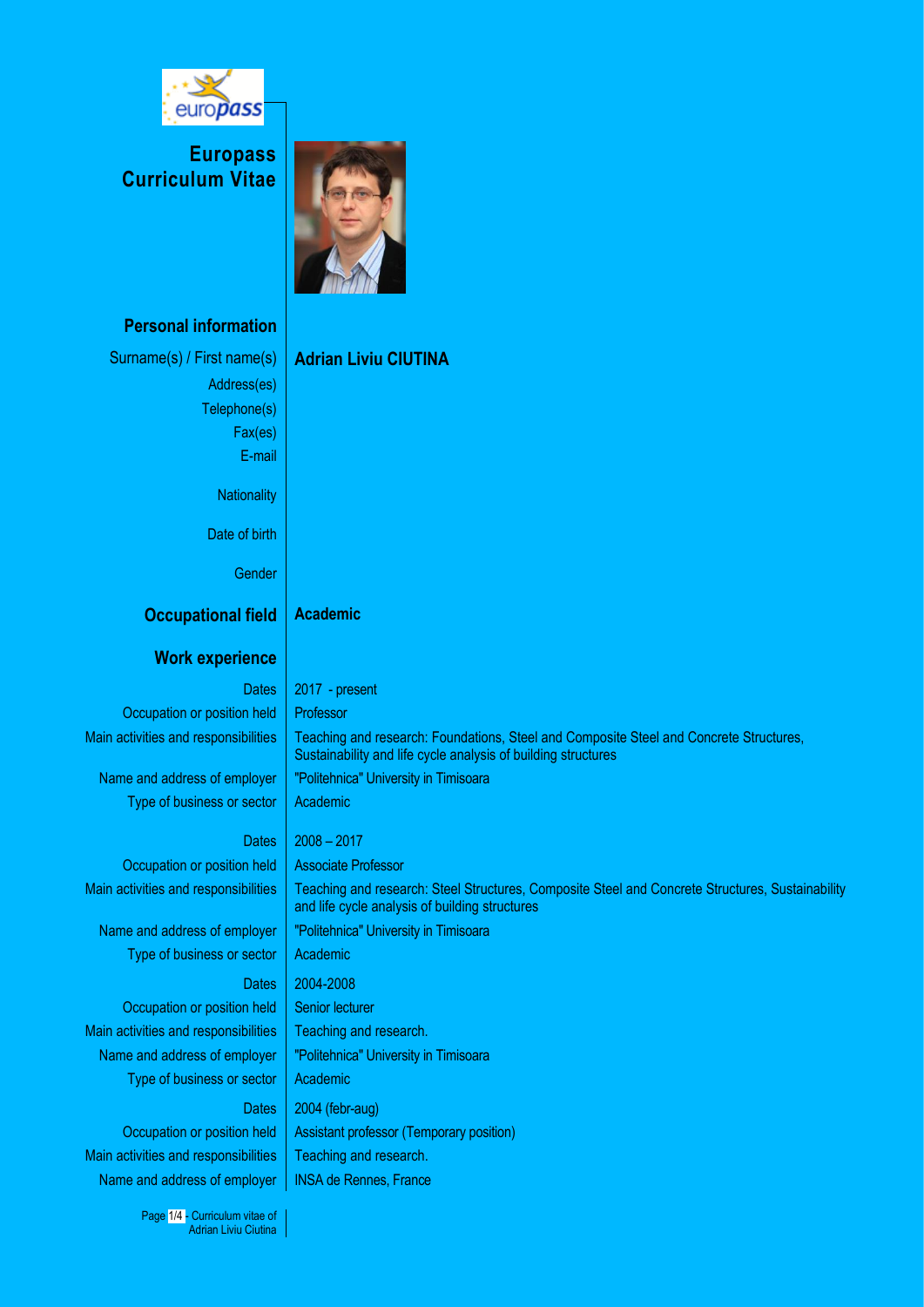### Type of business or sector  $\vert$  Academic

Occupation or position held  $\parallel$  Research training stage Main activities and responsibilities | Research Type of business or sector  $\vert$  Academic

## Dates | 2003 (sept–oct) Name and address of employer | INSA Rennes, France (scholarship of the AUF – Agence Universitaire de la Francophonie) Dates Feb. 2001-April 2003 Occupation or position held | Researcher Main activities and responsibilities Three Doctoral Stages, Research Name and address of employer | INSA Rennes, France (co-tutorship, French Governmental Scholarship)

Occupation or position held | Researcher Main activities and responsibilities Doctoral Research Stages Name and address of employer | Liege University, Belgium Type of business or sector  $\vert$  Academic

Main activities and responsibilities  $\parallel$  Master Degree Type of business or sector  $\vert$  Academic

Occupation or position held | Researcher Main activities and responsibilities Graduation Work (scholarship) Type of business or sector  $\vert$  Academic

### **Education and training**

### Dates 2003

Title of qualification awarded | PhD Principal subjects/occupational skills covered Name and type of organisation providing education and training

Principal subjects/occupational skills covered Name and type of organisation

providing education and training

Principal subjects/occupational skills covered Name and type of organisation providing education and training

Type of business or sector  $\vert$  Academic Dates  $\vert$  2000 (Jan. – Feb.) Dates | 1998 (Feb.-Aug.) Occupation or position held | Master Student (TEMPUS scholarship) Name and address of employer  $\parallel$  National Technical University of Athens, Greece Dates | 1997 (March-May)

Name and address of employer | University of Trento, Italy. (European project TEMPUS

Civil Engineering,

"Politehnica" University of Timisoara, Romania and INSA de Rennes, France

### Dates | 1997-1998

Title of qualification awarded  $\parallel$  Master's degree in Civil Engineering (MSc) Civil Engineering

"Politehnica" University of Timisoara, Civil Engineering Faculty

### Dates 1992-1997

Title of qualification awarded  $\parallel$  Diploma in Civil Engineering (BSc) Civil Engineering

"Politehnica" University of Timisoara, Civil Engineering Faculty

Page 2/4 - Curriculum vitae of Adrian Liviu Ciutina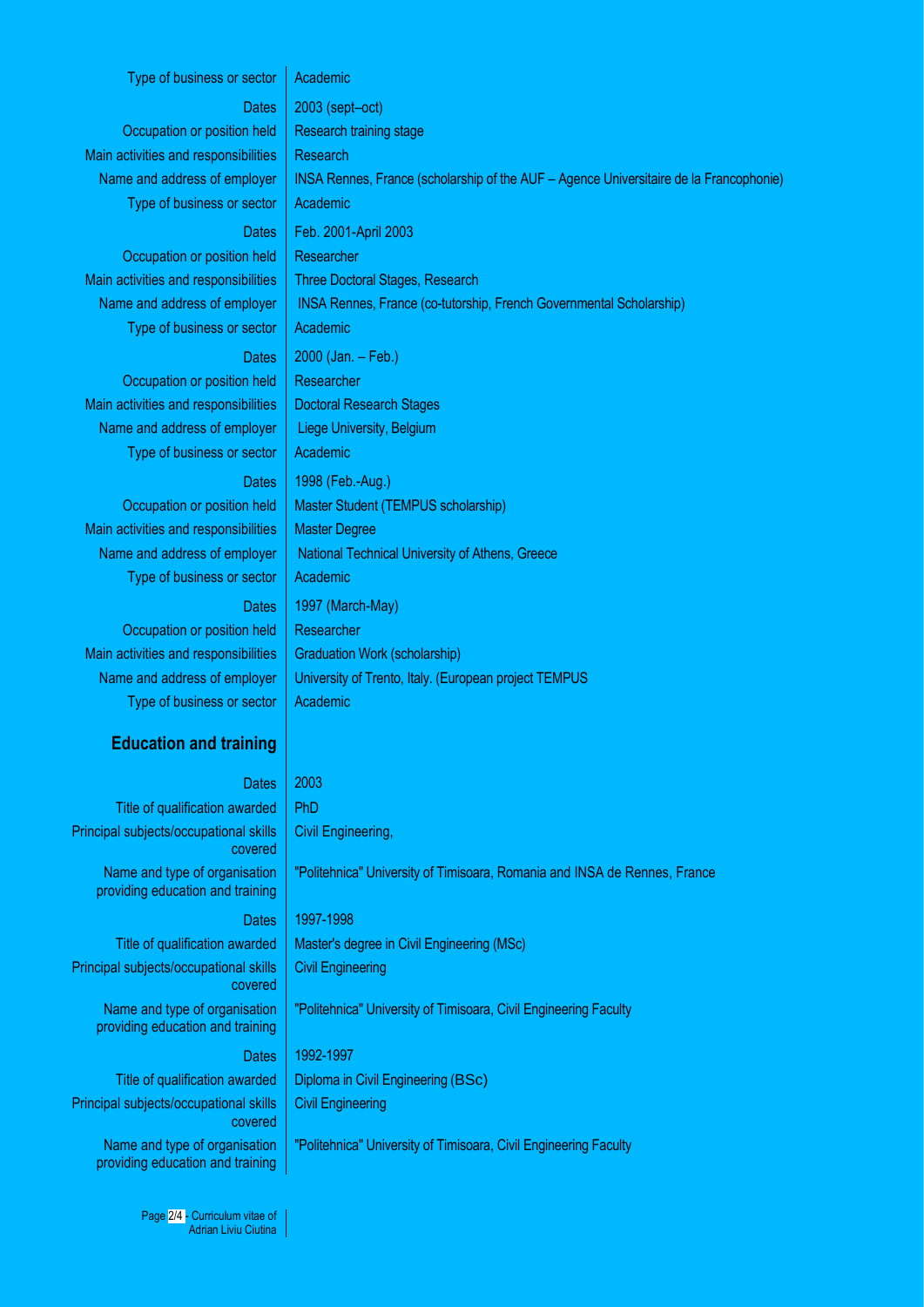| Level in national or international<br>classification   | <b>ISCED 6</b>                                                                                                                                                                                                                                                                                                                                                                                                                                                                                                                                                                                                                                                                                                                                                                                                                                                                                                                                                                                                                                                         |                |                        |                    |                        |                   |                        |                |                        |  |
|--------------------------------------------------------|------------------------------------------------------------------------------------------------------------------------------------------------------------------------------------------------------------------------------------------------------------------------------------------------------------------------------------------------------------------------------------------------------------------------------------------------------------------------------------------------------------------------------------------------------------------------------------------------------------------------------------------------------------------------------------------------------------------------------------------------------------------------------------------------------------------------------------------------------------------------------------------------------------------------------------------------------------------------------------------------------------------------------------------------------------------------|----------------|------------------------|--------------------|------------------------|-------------------|------------------------|----------------|------------------------|--|
| <b>Personal skills and</b><br>competences              |                                                                                                                                                                                                                                                                                                                                                                                                                                                                                                                                                                                                                                                                                                                                                                                                                                                                                                                                                                                                                                                                        |                |                        |                    |                        |                   |                        |                |                        |  |
| Mother tongue(s)                                       | Romanian                                                                                                                                                                                                                                                                                                                                                                                                                                                                                                                                                                                                                                                                                                                                                                                                                                                                                                                                                                                                                                                               |                |                        |                    |                        |                   |                        |                |                        |  |
| Other language(s)                                      |                                                                                                                                                                                                                                                                                                                                                                                                                                                                                                                                                                                                                                                                                                                                                                                                                                                                                                                                                                                                                                                                        |                |                        |                    |                        |                   |                        |                |                        |  |
| Self-assessment                                        | <b>Understanding</b>                                                                                                                                                                                                                                                                                                                                                                                                                                                                                                                                                                                                                                                                                                                                                                                                                                                                                                                                                                                                                                                   |                | <b>Speaking</b>        |                    |                        | <b>Writing</b>    |                        |                |                        |  |
| European level (*)                                     | Listening                                                                                                                                                                                                                                                                                                                                                                                                                                                                                                                                                                                                                                                                                                                                                                                                                                                                                                                                                                                                                                                              | Reading        |                        | Spoken interaction |                        | Spoken production |                        |                |                        |  |
| <b>English</b>                                         | C <sub>2</sub><br><b>Proficient user</b>                                                                                                                                                                                                                                                                                                                                                                                                                                                                                                                                                                                                                                                                                                                                                                                                                                                                                                                                                                                                                               | C <sub>2</sub> | <b>Proficient user</b> | C2                 | <b>Proficient user</b> | C <sub>2</sub>    | <b>Proficient user</b> | C <sub>2</sub> | <b>Proficient user</b> |  |
| <b>French</b>                                          | C <sub>2</sub><br><b>Proficient user</b>                                                                                                                                                                                                                                                                                                                                                                                                                                                                                                                                                                                                                                                                                                                                                                                                                                                                                                                                                                                                                               | C <sub>2</sub> | <b>Proficient user</b> | C <sub>2</sub>     | <b>Proficient user</b> | C <sub>2</sub>    | <b>Proficient user</b> | C2             | <b>Proficient user</b> |  |
|                                                        | (*) Common European Framework of Reference for Languages                                                                                                                                                                                                                                                                                                                                                                                                                                                                                                                                                                                                                                                                                                                                                                                                                                                                                                                                                                                                               |                |                        |                    |                        |                   |                        |                |                        |  |
| Social skills and competences                          | Good communication, coordination skills and team worker.                                                                                                                                                                                                                                                                                                                                                                                                                                                                                                                                                                                                                                                                                                                                                                                                                                                                                                                                                                                                               |                |                        |                    |                        |                   |                        |                |                        |  |
| Organisational skills and<br>competences               | Coordinator of several research programs;<br>1.<br>2. Director of the Quality Assurance department at Politehnica University of Timisoara (since 2018)<br>3. National Representative in Technical Committee TC11 (Composite Structures) and TC14<br>(Sustainability & Eco-Efficiency of Steel Construction) of the European Convention for<br><b>Constructional Steelwork (ECCS);</b><br>Organization of several international and national conferences and symposiums, connected to<br>4.<br>my area of interest.                                                                                                                                                                                                                                                                                                                                                                                                                                                                                                                                                     |                |                        |                    |                        |                   |                        |                |                        |  |
|                                                        |                                                                                                                                                                                                                                                                                                                                                                                                                                                                                                                                                                                                                                                                                                                                                                                                                                                                                                                                                                                                                                                                        |                |                        |                    |                        |                   |                        |                |                        |  |
|                                                        |                                                                                                                                                                                                                                                                                                                                                                                                                                                                                                                                                                                                                                                                                                                                                                                                                                                                                                                                                                                                                                                                        |                |                        |                    |                        |                   |                        |                |                        |  |
| <b>Technical skills and competences</b>                | Technical skills in the field of construction developed by contact with practice and experience in<br>several fields: erection of constructions and design of steel structures.                                                                                                                                                                                                                                                                                                                                                                                                                                                                                                                                                                                                                                                                                                                                                                                                                                                                                        |                |                        |                    |                        |                   |                        |                |                        |  |
|                                                        | Prizes:<br>2019: Romanian Academy "Anghel Saligny" award in 2019<br>٥<br>2007: "ECCS European Award for Steel Structures 2007" for design of the Tower Center<br>۰<br>International building in Bucharest (team D. Dubina, F. Dinu, A. Stratan, A. Ciutina).<br>2003: "ECCS European Award for Steel Structures 2003" for design of the Banc Post building in<br>٠<br>Timisoara (team D. Dubina, F. Dinu, A. Stratan, A. Ciutina)                                                                                                                                                                                                                                                                                                                                                                                                                                                                                                                                                                                                                                      |                |                        |                    |                        |                   |                        |                |                        |  |
| <b>Computer skills and competences</b>                 | Good computer skills as a result of initial training and daily activity. Use of computer codes built for<br>structural modeling and design (CAD and FEM), office activities and communications: SAP2000,<br>ETABS, Simapro, Microsoft Office, AutoCAD, data acquisition programs.                                                                                                                                                                                                                                                                                                                                                                                                                                                                                                                                                                                                                                                                                                                                                                                      |                |                        |                    |                        |                   |                        |                |                        |  |
| <b>Additional information</b>                          | Affiliation to professional and scientific organizations:                                                                                                                                                                                                                                                                                                                                                                                                                                                                                                                                                                                                                                                                                                                                                                                                                                                                                                                                                                                                              |                |                        |                    |                        |                   |                        |                |                        |  |
|                                                        | European Convention for Constructional Steelwork (ECCS);                                                                                                                                                                                                                                                                                                                                                                                                                                                                                                                                                                                                                                                                                                                                                                                                                                                                                                                                                                                                               |                |                        |                    |                        |                   |                        |                |                        |  |
|                                                        | AICPS (Structural Engineers Association from Romania)<br><b>APCMR (Romanian Convention for Constructional Steelwork)</b>                                                                                                                                                                                                                                                                                                                                                                                                                                                                                                                                                                                                                                                                                                                                                                                                                                                                                                                                               |                |                        |                    |                        |                   |                        |                |                        |  |
|                                                        | AGIR-SBIS - Romanian Association of Engineers, Banat Seismic Society                                                                                                                                                                                                                                                                                                                                                                                                                                                                                                                                                                                                                                                                                                                                                                                                                                                                                                                                                                                                   |                |                        |                    |                        |                   |                        |                |                        |  |
| <b>Annexes</b>                                         | Publications - (selection):<br>Don, Rafaela; Ciutina, Adrian; Vulcu, Cristian; Stratan, Aurel, Seismic-resistant slim-floor beam-<br>1.<br>to-column joints: experimental and numerical investigations, Steel and Composite Structures,<br>ISSN 1229-9367, eISSN 1598-6233, 2020 Volume 37 Issue 3, pp. 307-321, DOI<br>10.12989/scs.2020.37.3.307<br>JF Demonceau, A Ciutina; Characterisation of beam-to-column steel-concrete composite joints<br>2.<br>beyond current Eurocode provisions, Structures no. 21, oct 2019, ISSN 2352-0124, pp 167-175,<br>2019, DOI 10.1016/j.istruc.2019.01.014<br>C Vulcu, A Stratan, A Ciutina, D Dubina Beam-to-CFT high-strength joints with external<br>3.<br>diaphragm. I: Design and experimental validation, Journal of Structural Engineering 143 (5),<br>ISSN 0733-9445, 2017, DOI 0.1061/(ASCE)ST.1943-541X.0001693<br>C Vulcu, A Stratan, A Ciutina, D Dubina, Beam-to-CFT high-strength joints with external<br>4.<br>diaphragm. II: Numerical simulation of joint behavior, Journal of Structural Engineering 143 (5), |                |                        |                    |                        |                   |                        |                |                        |  |
| Page 3/4 - Curriculum vitae of<br>Adrian Liviu Ciutina |                                                                                                                                                                                                                                                                                                                                                                                                                                                                                                                                                                                                                                                                                                                                                                                                                                                                                                                                                                                                                                                                        |                |                        |                    |                        |                   |                        |                |                        |  |